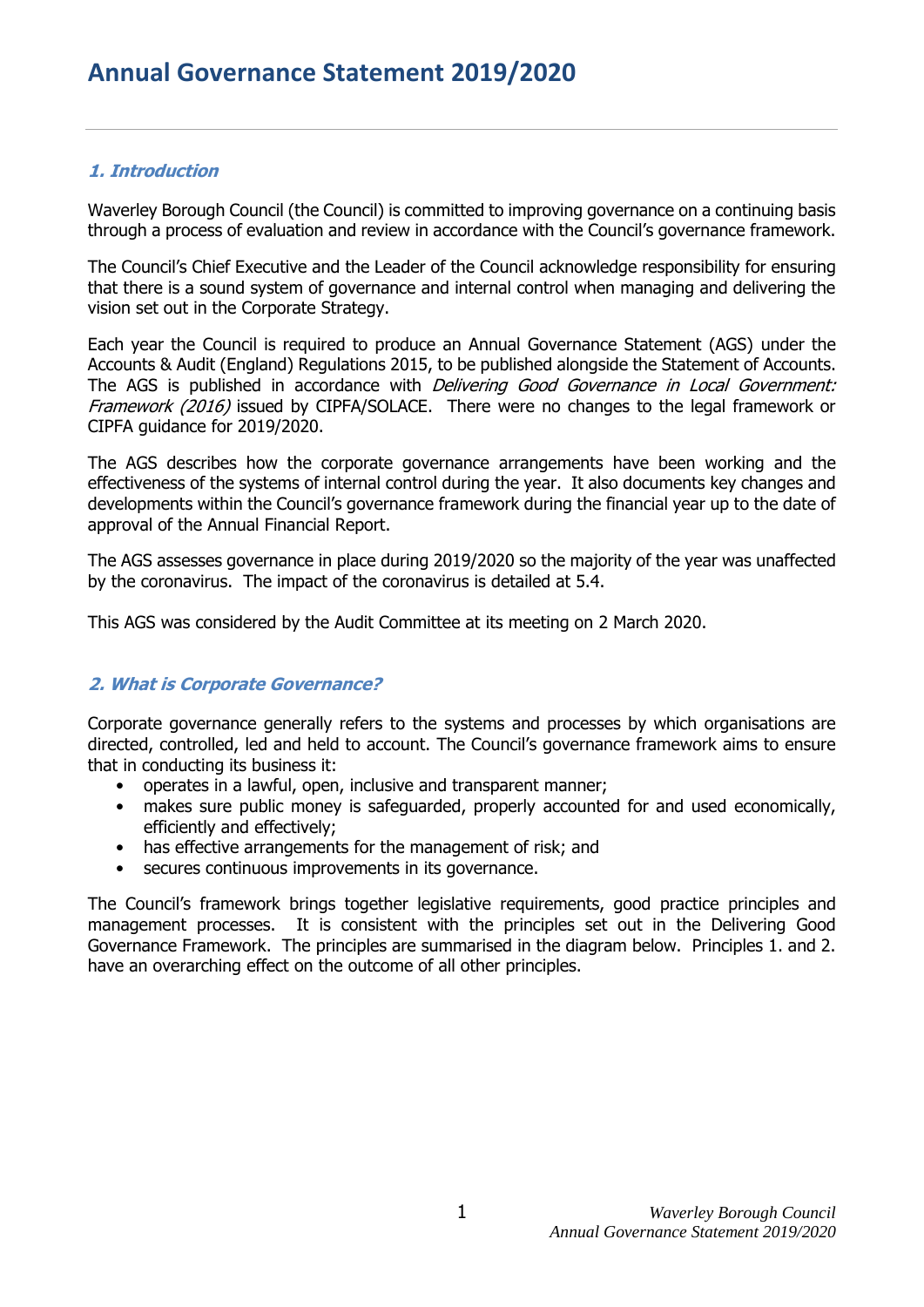# **Annual Governance Statement 2019/2020**



## **3. The Principles – A Summary**

**The Council aims to achieve good standards of governance by:**

**Principle 1 - Behaving with integrity, demonstrating strong commitment to ethical values, and respecting the rule of law.**

- Having codes of conduct which define standards of behaviour for Councillors and all staff, supported by more detailed policies for ethical values such as whistleblowing and conflicts of interest.
- Ensuring compliance with relevant laws and regulations, internal codes, policies and procedures.
- Ensuring effective arrangements are in place for the discharge of the Monitoring Officer function.

## **Principle 2 - Ensuring openness and comprehensive stakeholder engagement.**

- Demonstrating, documenting and communicating the Council's commitment to openness and accountability in acting in the public interest.
- Establishing clear channels of communication with the community and other stakeholders, and encouraging open consultation.
- Ensuring an effective scrutiny function is in place.

**Principle 3 - Defining outcomes in terms of sustainable economic, social and environmental benefits.**

 Developing and communicating a vision which specifies intended outcomes for residents and service users and is used as a basis for planning.

#### **Principle 4 - Determining the interventions necessary to optimise the achievement of the intended outcomes.**

- Translating the vision into courses of action for the Council, its partnerships and collaborations.
- Reviewing the effectiveness of the decision-making framework, including delegation arrangements and robustness of information.
- Quarterly performance monitoring of services and projects to ensure the Council achieves its agreed vision as planned.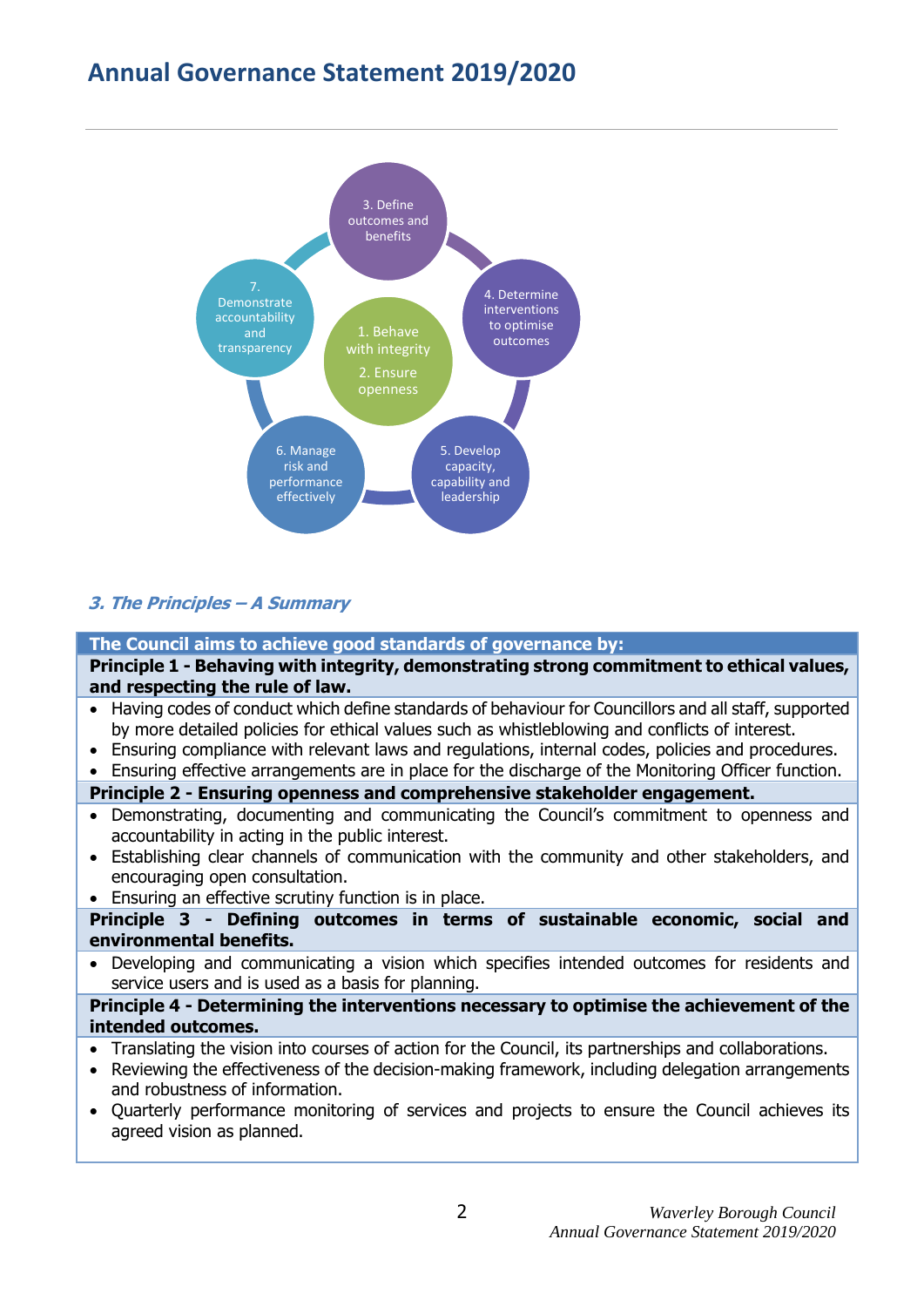#### **Principle 5 - Developing the Council's capacity, including the capability of its leadership and the individuals within it.**

- Defining clearly the roles and responsibilities of Councillors and Officers, with protocols to ensure shared understanding of roles.
- Providing inductions, training and development to give all the appropriate skills, knowledge, and support to fulfil their roles and responsibilities.

 Ensuring effective arrangements are in place for the discharge of the Head of Paid Service function. **Principle 6 - Managing risks and performance through robust internal control and strong public financial management.**

- Risk Management is an integral part of all activity and is considered in decision making in accordance with the Council's Risk Appetite Statement.
- Service delivery is monitored through financial management review and quarterly reporting to ensure service plan delivery is on target.
- Internal controls are independently reviewed by Internal Audit when carrying out assessments of key activity areas.

#### **Principle 7 - Implementing good practices in transparency, reporting and audit to deliver effective accountability.**

- Meetings and decisions are available on the Council's website along with other information such as quarterly performance reviews.
- Undertaking the core functions of an Audit Committee to provide good governance.
- The Council provides timely support, information and responses to external auditors and properly considers audit findings and recommendations.

## **4. How do we know our arrangements are working?**

## **Corporate Governance requires providing assurances on:**

- Delivery of Corporate Strategy priorities
- Services being delivered economically, efficiently and effectively
- Management of risk
- Financial planning and performance
- Effectiveness of internal controls
- Community engagement and public accountability
- Shared service governance
- Project management and project delivery
- Procurement processes
- Roles and responsibilities of Councillors and Officers
- Standards of conduct and behaviour
- Training and development of Councillors and Officers
- Compliance with laws and regulations, internal policies and procedures
- Secure and comprehensive record keeping

## **The Council gains assurance through having:**

Constitution (including Scheme of Delegation to Officers)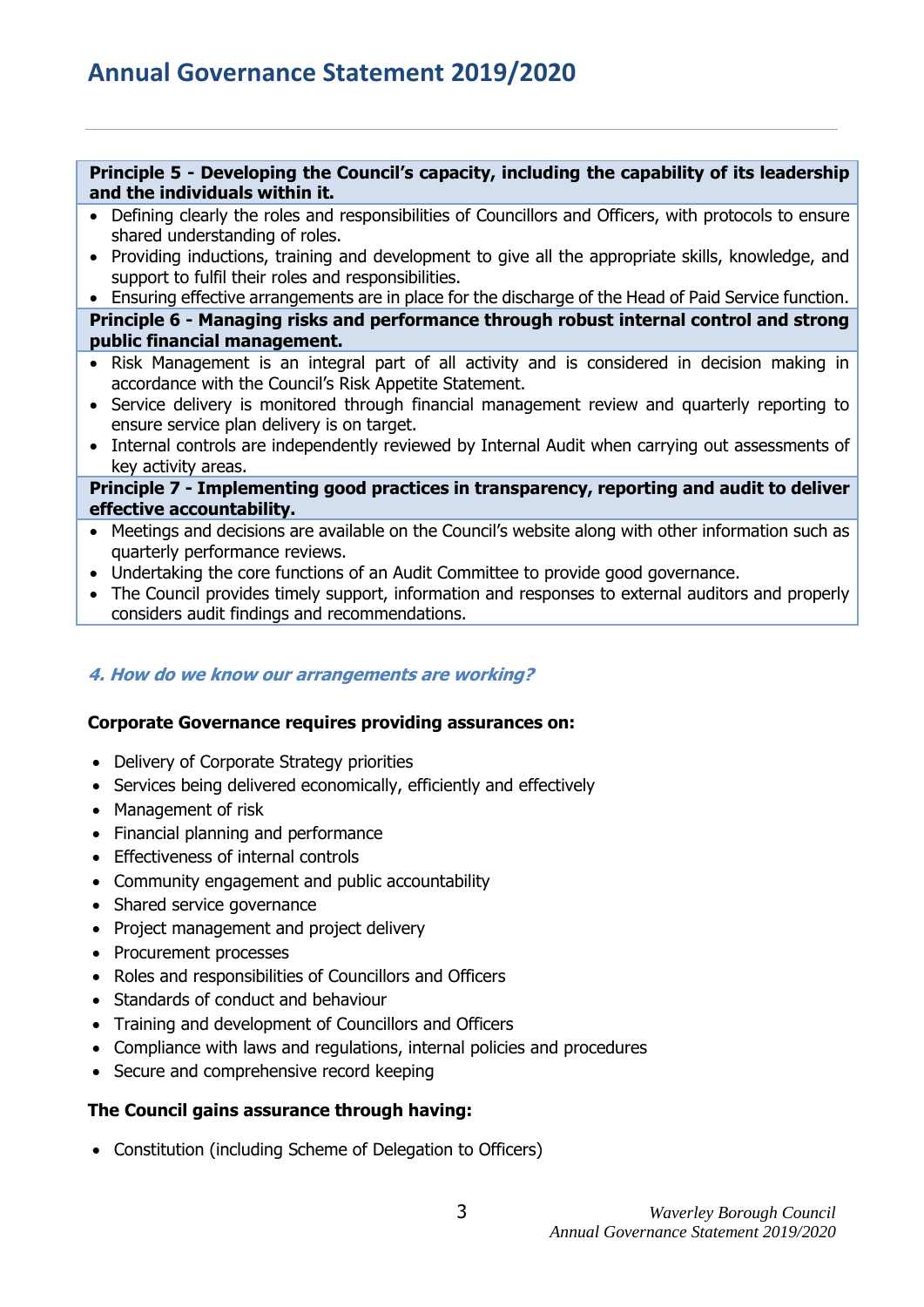# **Annual Governance Statement 2019/2020**

- Democratic arrangements Council, Executive, Overview & Scrutiny Committees, Audit Committee and Standards Committee
- Head of Paid Service, Monitoring Officer and Chief Finance Officer
- Management Board and Senior Management Team
- Corporate Strategy and service plans
- Medium Term Financial Strategy
- Financial Regulations
- Contract Procurement Rules
- Capital Strategy
- Performance management framework (regular reporting)
- Risk management framework
- Project management methodology
- Customer Service Strategy
- Complaints system
- HR policies and procedures
- Whistleblowing and other countering fraud arrangements
- Member and Officer training and development
- Internal and External audit scrutiny
- Ongoing review of governance
- External reviews and inspectorate reports
- Customer feedback
- Staff surveys
- Community consultations

## **5. The Council: How it works**

All Councillors meet together as the Full Council around six times a year. All meetings are open to public but occasionally some items subject to confidentiality rules are held in exempt session.

The conduct of the Council's business is defined by formal procedures and rules, which are set out in the Constitution. The Constitution also explains the roles and responsibilities of the Executive, Audit, Overview & Scrutiny and Officer functions.

The 'Scheme of Delegation to Officers' sets out the basis on which Officers may take decisions under delegated authority. The Council also follows codes of Financial Management and Procurement and maintains codes of conduct for Councillors and Officers.

The Chief Executive is the Council's Head of Paid Service and is responsible for how the Council operates. The Chief Executive is assisted by the Management Board, which includes the two Strategic Directors, one of whom is the Section 151 Officer. The Council is required to appoint a Monitoring Officer whose role includes ensuring that decision making is lawful and fair.

The Council and its decisions are open and accessible. All reports requiring a decision are considered by appropriately qualified legal and finance staff before being considered by relevant decision-making forums.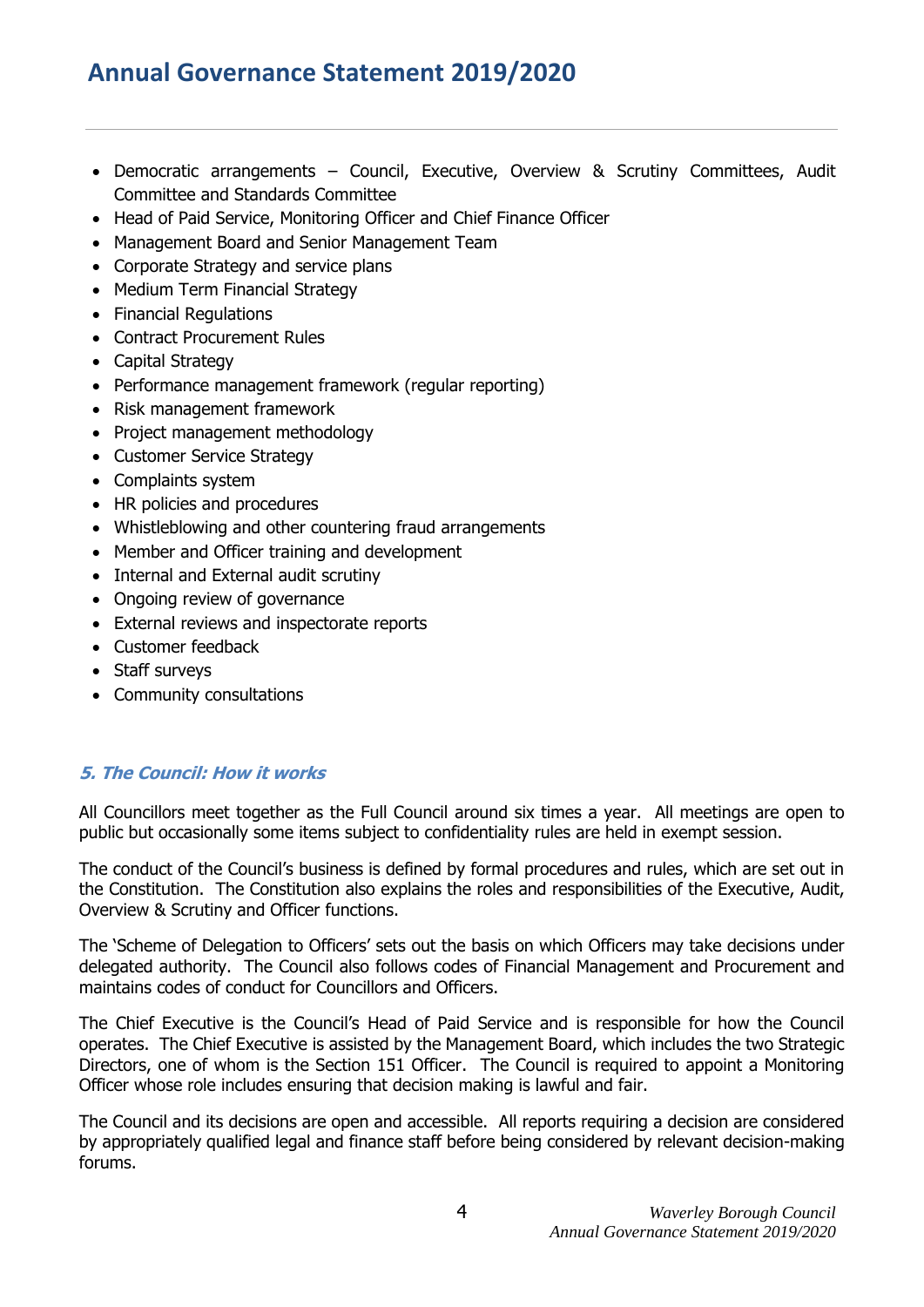In meeting the requirements of the Local Government Transparency Code 2015 the Council has also published on its website a wide range of open data and information.



- Licensing considers issues relating to taxis, entertainment, alcohol, food premises and miscellaneous licensing functions.
- Planning makes decisions on development control issues, including applications for planning permission.
- Standards independent committee responsible for member conduct and the constitution.
- Audit independent committee responsible for issues of audit, risk and governance.
- Overview and Scrutiny intended to help develop and review policy and holding the Executive to account publicly by calling-in and scrutinising decisions made by the Executive.
- Executive appointed by the Leader, responsible for proposing new policy, putting the budget to the Council and implementing and delivering the agreed policy framework and budget.
- Council 57 elected Councillors, covering 29 wards. Appoints the Overview & Scrutiny and other committees. Approves the policy and strategic framework and budget.

## **5.1 Changes in governance during the year**

Full borough council elections took place in May 2019, resulting in a 'no overall control' authority. At the Annual Full Council meeting on 21 May 2019, The Council elected a new Leader of the Council, Mayor and Deputy Mayor and agreed the nominations to the principal committees and area planning committees for the 2019/2020 year. The new Leader of the Council made eight appointments to the Executive, including a Deputy Leader, from different political groups, forming a new multi-party administration. Following the passing away of one councillor and the resignation of one councillor from the Conservative group, Council reviewed the allocation of seats again at the meetings of the Full Council.

The Council has initiated a project to review its governance arrangements, with the aim of ensuring these are transparent, accountable inclusive and efficient.

## **Corporate Strategy**

The Council adopted a new Corporate Strategy for 2019-2023 in September 2019. The Corporate Strategy provides the Council with direction, priorities and key objectives. Objectives are being delivered through annual service reviews agreed with councillors and monitored and reported regularly.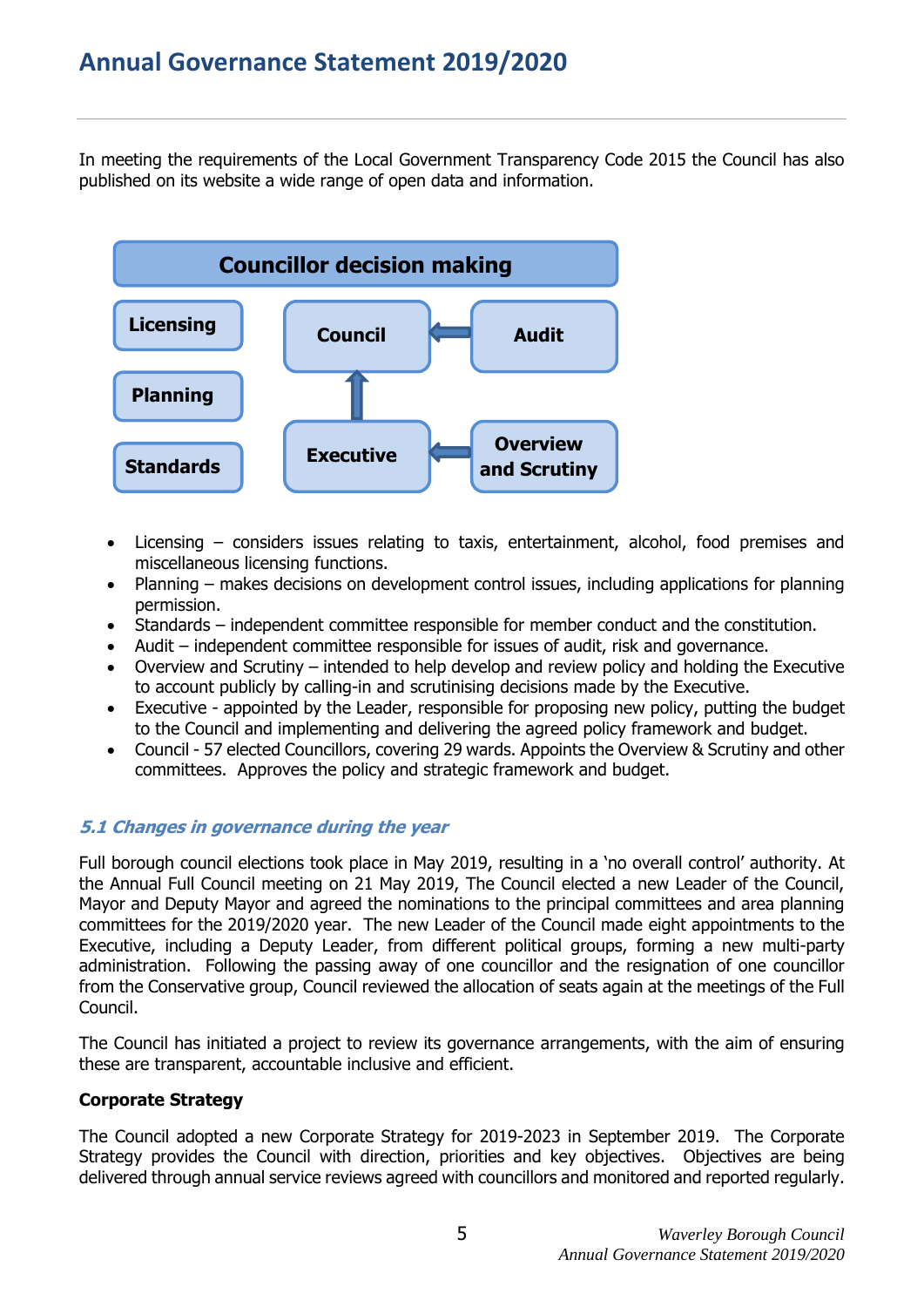## **5.2 Resolution of significant governance issues in 2018/2019**

**Statutory Challenges** – In October 2018, two linked High Court Challenges against the Council's Local Plan and a further challenge against the Secretary of State's decision to grant planning permission for a settlement of 1,800 homes at Dunsfold Aerodrome were successfully defended by the Council. The High Court dismissed all claims in November 2018. That decision, insofar as it relates to the Local Plan, was appealed by the Claimants in the Court of Appeal. An appeal hearing took place in the in June 2019 and the Court of Appeal dismissed the appeals in a decision handed down in October 2019. There was no appeal against the High Court's decision regarding the Dunsfold Aerodrome planning permission.

## **5.3 Significant operational events in 2019/2020**

**Capital Strategy** – the Council strengthened its Capital Strategy in February 2020 with the adoption of the Property Investment Strategy as set out below. The Capital Strategy provides a framework for planning and decision making to ensure capital expenditure and investment decisions are affordable, prudent and sustainable. It brings together detailed policies, procedures and plans relating to cash investments and property assets.

**Property Investment Strategy** – the Council adopted a Property Investment Strategy in February 2020 for the General Fund. This sets out the basis the Council intends to:

- Make property investments (through purchase or development)
- Provide on-going management of the portfolio
- Report portfolio performance to Officers and Councillors

**Risk Management** – through in-house training and facilitated workshops members of the Executive, Audit Committee and senior management received practical guidance to develop the Council's Risk Management Strategy. This built on work done in 2018/2019 to adopt a Risk Appetite Statement**.**

## **5.4 Other governance issues arising during 2019/2020 include:**

**Coronavirus pandemic** – the AGS assesses governance in place during 2019/2020 so the majority of the year was unaffected by the coronavirus pandemic. A report to the Executive in May 2020 summarised how the Council was responding to this crisis and indicated the scale of potential risk to the Council's financial sustainability. Further reports will be made regularly to the appropriate Council committees as the impacts and mitigations are determined.

**Air quality** – The court case concerning a former member of staff and the reporting of air quality data concluded in December 2019 with a conviction of the individual responsible. This issue was uncovered in August 2017, and updates on the improvements made to air quality monitoring and reporting were reported to the relevant Overview and Scrutiny Committee from then. This is also detailed in the Annual Governance Statement 2017/18. The outcomes of the court case and lessons drawn were reported the Audit Committee in March 2020.

**Habitats regulations** – Following concerns raised by a councillor and the workshops and external legal advice provided to councillors in 2018, a further workshop was held in 2019 to update councillors. The training brought all councillors up-to-date with current development in the area of Habitats regulations to ensure they have the requisite knowledge when considering relevant planning applications within Committee.

**Statutory Challenges** – None arising during the year.

**Other issues** – At each Audit Committee the officers and the Audit Committee members have reviewed the governance arrangements and no further significant governance issues were identified.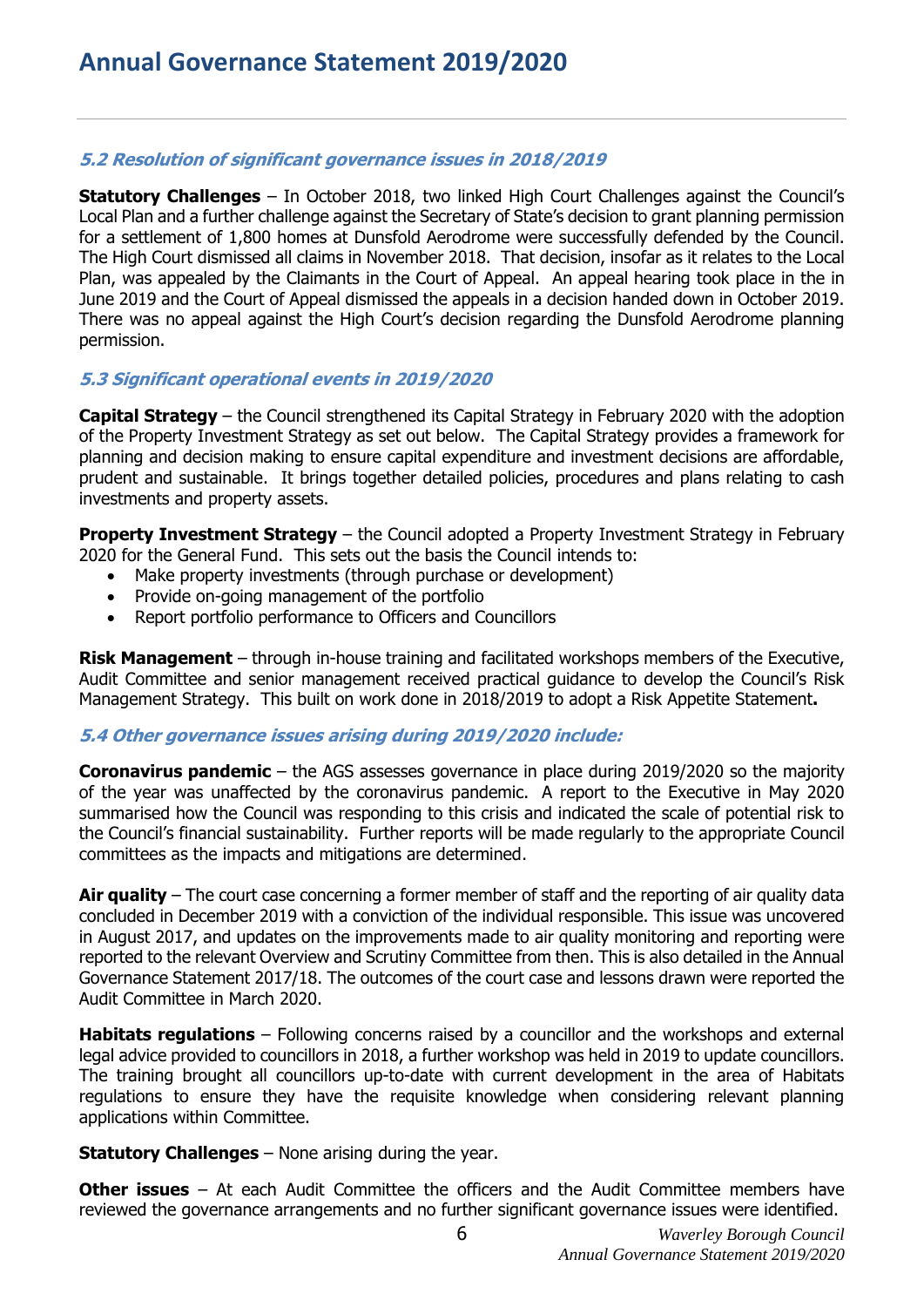## **6. Audit Committee seeking assurance**

The Audit Committee has responsibility for requesting and receiving reports that deal with issues that are key to good governance. It met four times in 2019/2020, considering a wide range of governance issues.

| <b>Audit Committee Work Programme for 2019/2020</b>                                           |                                                                                                  |                                                                                                                     |                                                                                                  |
|-----------------------------------------------------------------------------------------------|--------------------------------------------------------------------------------------------------|---------------------------------------------------------------------------------------------------------------------|--------------------------------------------------------------------------------------------------|
| <b>July 2019</b>                                                                              | September 2019                                                                                   | <b>November 2019</b>                                                                                                | <b>March 2020</b>                                                                                |
| Review the progress of the Internal<br>Audit Plans for 2018/19 and 2019/20                    | Review the progress of the Internal<br>Audit Plan for 2019/20                                    | Review the progress of the Internal<br>Audit Plan for 2019/20                                                       | Review the progress of the Internal<br>Audit Plan for 2019/20                                    |
| the<br>the<br>Review<br>progress<br>on<br>implementation of Internal Audit<br>Recommendations | the<br>the<br>Review<br>progress<br>on<br>implementation of Internal<br>Audit<br>Recommendations | the<br>the<br>Review<br>progress<br>on<br>implementation of Internal<br>Audit<br>Recommendations                    | the<br>the<br>Review<br>progress<br>on<br>implementation of Internal<br>Audit<br>Recommendations |
| Review the External Audit Findings<br>Report (including Value for Money)                      | Received an update on the work being<br>done in investigating fraud                              | Received an update on the work being<br>done in investigating fraud                                                 | Received an update on the work being<br>done in investigating fraud                              |
| Consider and approve the Statement of<br>Accounts 2018/19                                     | Received and commented on Annual<br>Audit Letter for 2018/19 from Grant<br>Thornton              | Recommend the adoption of the update<br>to the Financial Regulations and any<br>changes to the scheme of delegation | Draft Annual Governance Statement for<br>2019/20                                                 |
| Consider and approve the Annual<br>Governance Statement for 2018/19                           | Received a verbal update on risk<br>management                                                   | Recommend amendments<br>to<br>the<br><b>Contract Procurement Rules</b>                                              | Approve proposed Internal Audit Plan<br>for 2020/21                                              |
| Consider and approve the Letter of<br>Representation for 2018/19                              |                                                                                                  | Received a Brexit briefing note                                                                                     | Receive the External Audit Grants and<br>Returns Certification Report                            |
|                                                                                               |                                                                                                  | Recommends to Council that the Tax<br>Strategy be approved.                                                         | External Audit<br>Review<br>proposed<br>External Audit Plan for 2020/21                          |
|                                                                                               |                                                                                                  | Received a verbal update on debt<br>recovery                                                                        |                                                                                                  |
| Considered any significant governance<br><b>issues</b>                                        | Considered any significant governance<br><b>issues</b>                                           | Considered any significant governance<br><i>issues</i>                                                              | Considered any significant governance<br><b>issues</b>                                           |
| Review the recurrent work programme                                                           | Review the recurrent work programme                                                              | Review the recurrent work programme                                                                                 | Review the recurrent work programme                                                              |
|                                                                                               |                                                                                                  |                                                                                                                     |                                                                                                  |

The Audit Committee considers each year how effective it has been in overseeing the Council's governance arrangements and submits an annual report to Council that summarises its work and allows the Council to take comfort that key governance processes are being reviewed.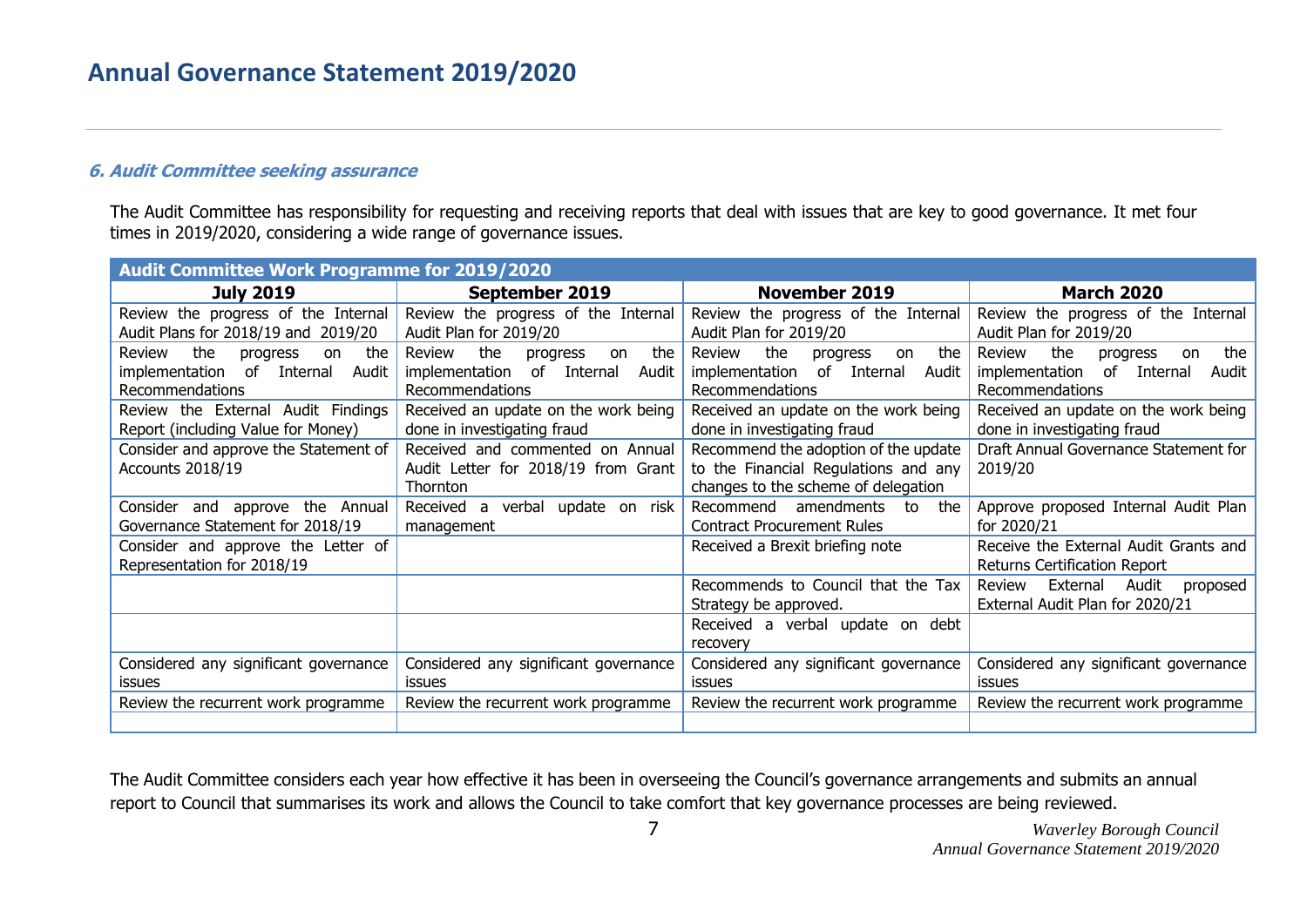## **7. Managing key risks**

All Councillors and Officers are responsible for ensuring that risk implications are considered in the decisions they take in accordance with the Council's 'risk appetite' as detailed in the Risk Appetite Statement.

The successful delivery of the Corporate Strategy Objectives depends on the Council's ability to manage and tolerate risk where it cannot be eliminated altogether. Significant risks that may be potentially damaging to the achievement of the objectives are recorded in the Corporate Risk Register.

The Senior Management Team regularly reviews and updates the Corporate Risk Register and is required to state positively the level of assurance they can place upon the controls that mitigate risks. If the residual risk exceeds the 'risk appetite', managers are required to consider whether cost effective actions that will reduce the likelihood and/or impact of the risk occurring can be introduced. The Risk Register is reviewed by the Audit Committee and used to inform the Internal Audit Plan for annual audit planning.

The Audit Committee will continue to review the governance arrangements to ensure they are fit for purpose in managing key risks.

## **8. Managing the risk of fraud**

The Anti-fraud, Bribery and Corruption Policy, Prosecution Policy, Whistleblowing Policy and Anti-Money Laundering Policy were all reviewed, updated and agreed by the Audit Committee. Any issues raised relating to these policies are dealt with by the appropriate responsible Officers in accordance with the requirements of each policy. The policies are available on the Council's website and intranet.

The Council has in place a resource to investigate and deter fraud, in particular in relation to housing tenancy fraud where used for personal gain by the tenant. This work results in freeing-up properties to be made available for others on the waiting list for social housing.

## **9. Anti-Fraud and Corruption Statement**

The Council is committed to the highest possible standards of honesty, openness and accountability.

It will ensure that internal procedures are in place to identify, deter and prevent the risk of fraud and corruption and maintain clear and well publicised arrangements for receiving and investigating issues raised through its governance policies.

The Council will pursue appropriate action, including the recovery of any losses it has suffered, where fraud and corruption has been identified.

## **10. Responsible Chief Financial Officer**

A Strategic Director is the Chief Financial Officer (CFO) (the 'Section 151 Officer'). The CFO has responsibility for delivering and overseeing the Council's financial management arrangements and has responsibility for the Finance Team and Internal Audit. The role conforms to the good practice requirements in the CIPFA Statement on the Role of the Chief Financial Officer in Local Government.

The CFO has been involved in reviewing the governance framework and preparing this Statement and is satisfied with the arrangements that are in place for managing finances, considers the system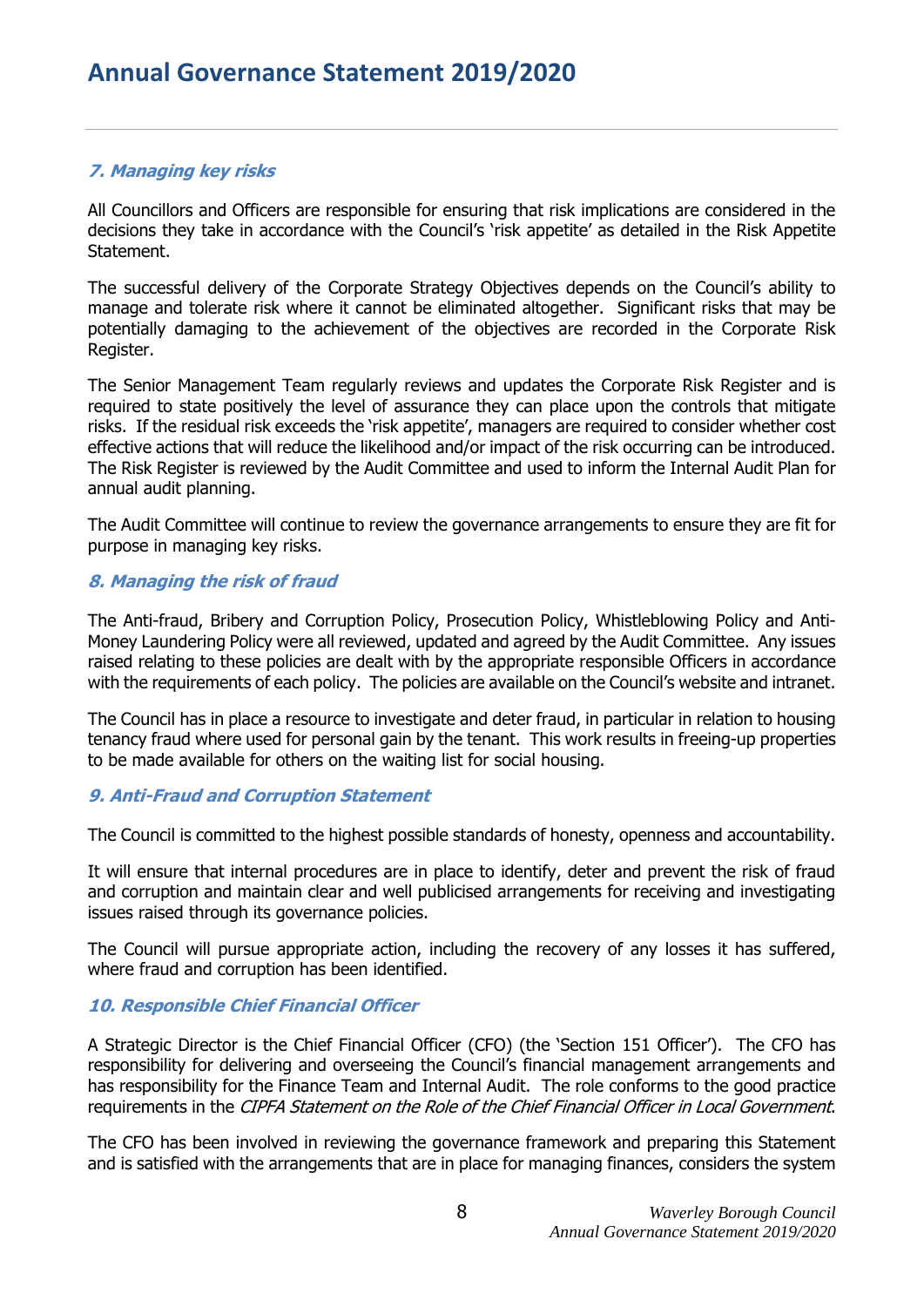## **Annual Governance Statement 2019/2020**

of internal control works effectively and that no matters of significance have been omitted from this Statement.

#### **11. Internal and External Audit assurance**

The Council receives a substantial amount of assurance from the work that is undertaken by its Internal Audit Service and External Auditors (Grant Thornton LLP).

#### **12. Internal Audit**

The Council considers its Internal Audit team to be a key component of its governance framework that:

- Provides independent, risk-based and objective assurance, advice and insight to the Council on its operations
- Enhances and protects value, by assisting management improve the delivery of the Council's objectives and operations through evaluating and challenging the effectiveness of risk management, control and governance processes.

Each year the Audit Committee reviews the Internal Audit Charter, which sets out the internal audit role and its responsibilities and clarifies its independence, and aligns it to the *Public Sector Internal* Audit Standards (PSIAS).

The Internal Audit Manager reports to the Strategic Director (Section 151 Officer) but to maintain independence and objectivity of the Internal Audit service also has direct access to the Chief Executive, the Audit Committee and its Chairman.

The Internal Audit Manager has stated in their Internal Audit Annual report that there were no constraints placed upon them in respect of determining overall audit coverage, audit methodology, the delivery of the audit plan or proposing actions for improvement or forming opinions on individual audit reports issued.

One of the key assurance statements the Council receives is the annual Internal Audit report. This report includes the opinion of the Internal Audit Manager on the Council's control environment based on the work that has been completed throughout the 2019/2020 year.

The opinion for the 12-month period ending March 2020 is shown below:

- The organisation has an adequate and effective framework for risk management, governance and internal control.
- The internal audit work has identified further enhancements to the framework of risk management, governance and internal control to ensure that it remains adequate and effective.

The Internal Audit Manager is not aware of any significant changes having occurred across the Council's internal control environment between April 2019 and the approval of this Statement.